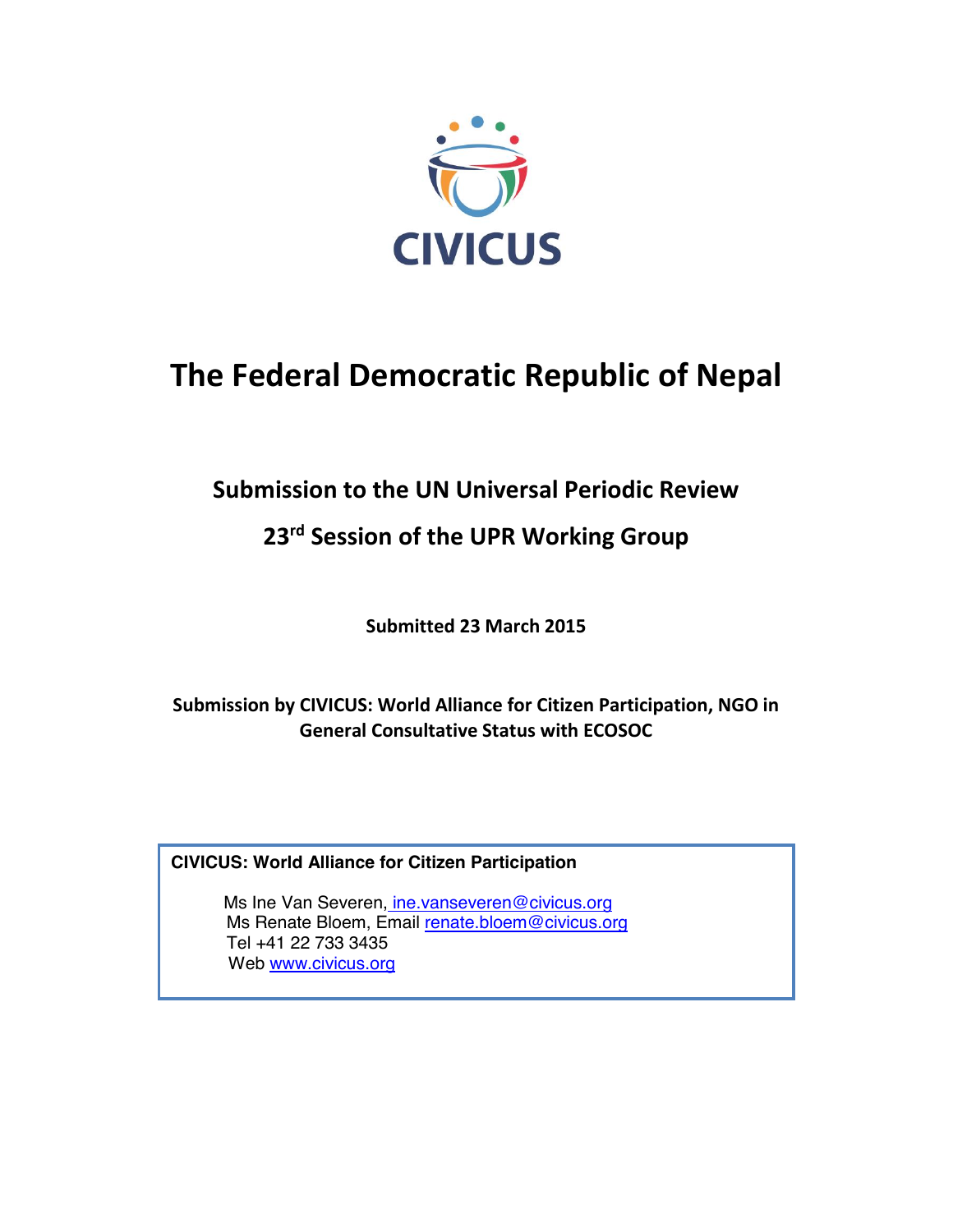### **1. (A) Introduction**

- **1.1** CIVICUS: World Alliance for Citizen Participation is an international movement with members in more than 100 countries worldwide. Established in 1993, CIVICUS nurtures the foundation, growth and protection of citizen action throughout the world, especially in areas where participatory democracy and citizens' freedom of association are threatened.
- **1.2** In this document, CIVICUS outlines urgent concerns related to the environment in which civil society activists and human rights defenders (HRDs) operate in the Federal Democratic Republic of Nepal (hereinafter Nepal), and highlights threats faced in the exercise of the freedoms of expression, association and assembly.
- **1.3** CIVICUS is concerned by onerous bureaucratic measures imposed on civil society organizations (CSOs) and the targeting of organisations promoting the rights of Tibetan refugees resident in Nepal.
- **1.4** CIVICUS is alarmed by ongoing threats to free expression, particularly in the form of harassment, intimidation and attacks upon journalists, the proposal of a restrictive contempt of court bill and government employees' refusal to comply with access to information legislation.
- **1.5** CIVICUS is also concerned by violations of the right to freedom of peaceful assembly in Nepal; particularly the use of excessive force against protestors, unjustified arrests and unlawful limitations on where and when peaceful demonstrations can take place.
	- In Section B, CIVICUS highlights concerns related to the freedom of association and restrictions on civil society activities.
	- In Section C, CIVICUS expresses concerns involving harassment and arbitrary detention of human rights defenders.
	- In Section D, CIVICUS highlights concerns relating to the freedom of expression, independence of the media, restrictions on access to information and intimidation, harassment and attacks on journalists.
	- In Section E, CIVICUS highlights concerns regarding the freedom of assembly.
	- In Section F, CIVICUS makes a number of recommendations to address the concerns listed.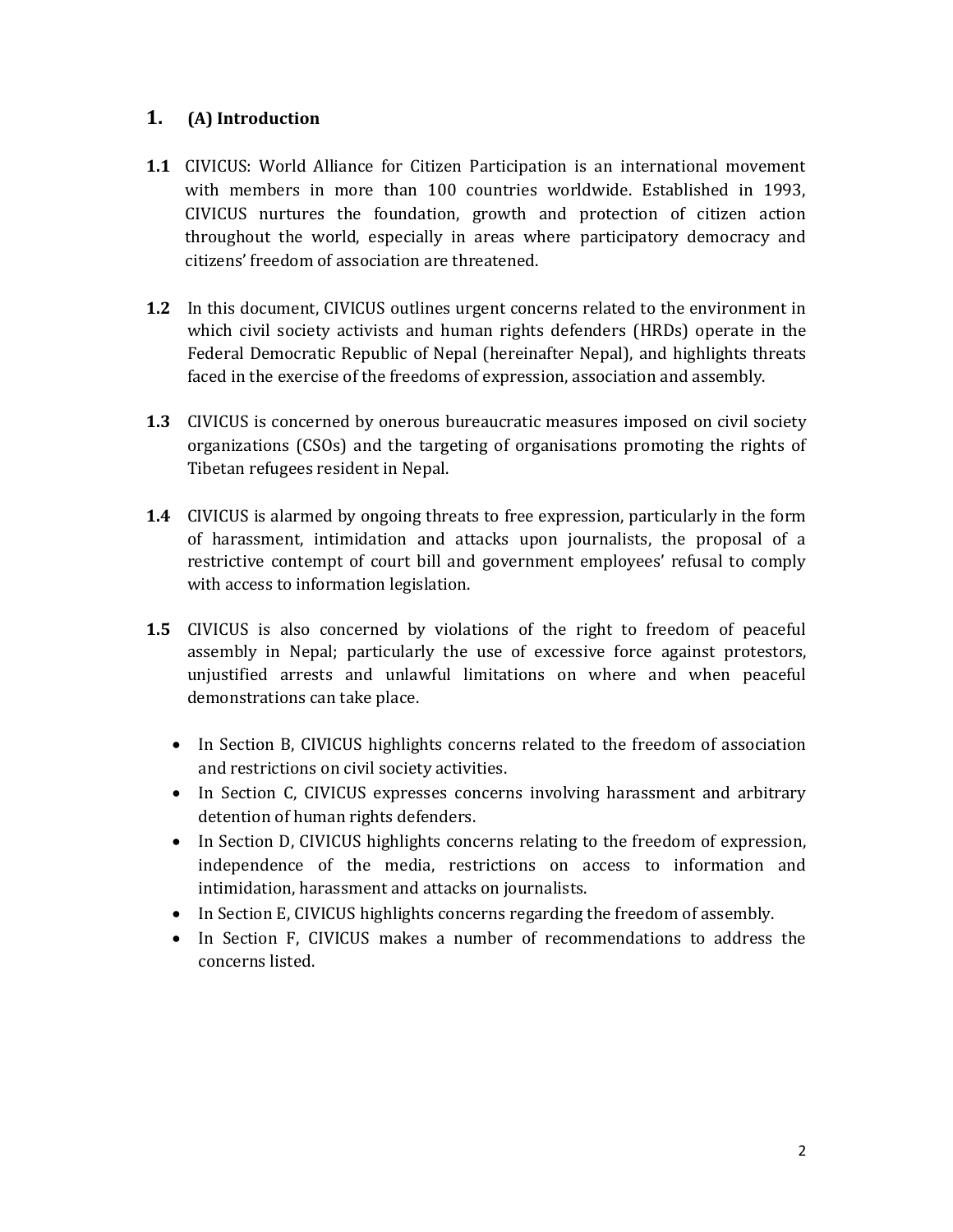#### **2. (B) Restrictions on freedom of association and impediments to civil society activities**

- **2.1** Article 13 (d) of the Nepali 2007 interim constitution guarantees the right to establish associations and trade unions. Moreover, article 22 of the International Covenant on Civil and Political Rights (ICCPR), to which Nepal is a state party, guarantees freedom of association.
- **2.2** Several subsidiary laws regulate the registration, operation and reporting of civil society organisations in Nepal. 1 Although most organisations comply, these are not in line with international best practice as set forth by the UN Rapporteur on Freedom of Peaceful Assembly and Association2 due to the complex layers of bureaucracy imposed on organisations at the district and national levels.
- **2.3** CIVICUS believes that the current legal framework in Nepal does not adequately facilitate freedom of association on four main fronts. Firstly, section 3 of the Associations Registration Act (1977) makes registration for CSOs mandatory and article 9 mandates that annual reports be submitted to the local authority. Failure to do so results in deregistration and there are stiff financial penalties for organisations that want to restart their registration after it has lapsed. Secondly, in practice the founders are required to submit their citizen certificates to the local authority before an association can be registered, thus creating a ban on foreigners founding organisations. Section 16 of the Social Welfare Act (1992) requires associations to obtain government approval before they can receive foreign funding. Finally, section 14 of the Association Registration Act provides that associations can be dissolved 'for any other reasons whatsoever'.
- **2.4** CIVICUS is also concerned about the continuing anti-Tibetan stance of the government and the targeting by authorities of CSOs defending the rights of Tibetan refugees. International and regional civil society organisations have noted several instances of harassment of civil society activists who work to defend the rights of Tibetan refugees in Nepal. In 2013, Sudip Pathak, head of the Human Rights Organisation of Nepal (HURON), reported anonymous phone calls and pressure from the government aimed at putting a stop to their support for Tibetan refugees in Nepal. The media has also reported that this policy, heavily influenced by the Chinese government's desire to clamp down on CSOs in Nepal promoting the rights of Tibetans, is continuing unabated.

 $1$  Most civil society organisations in Nepal are subject to the provisions of the Association Registration Act, 1977 (as amended), and the Social Welfare Act, 1992.

 $2$  A/HRC/20/27, (21 May 2012), Report of the Special Rapporteur on the rights to freedom of assembly, and of association Maina Kai, http://freeassembly.net/rapporteurreports/report-best-practices-in-promotingfreedoms-of-assembly-and-association-ahrc2027/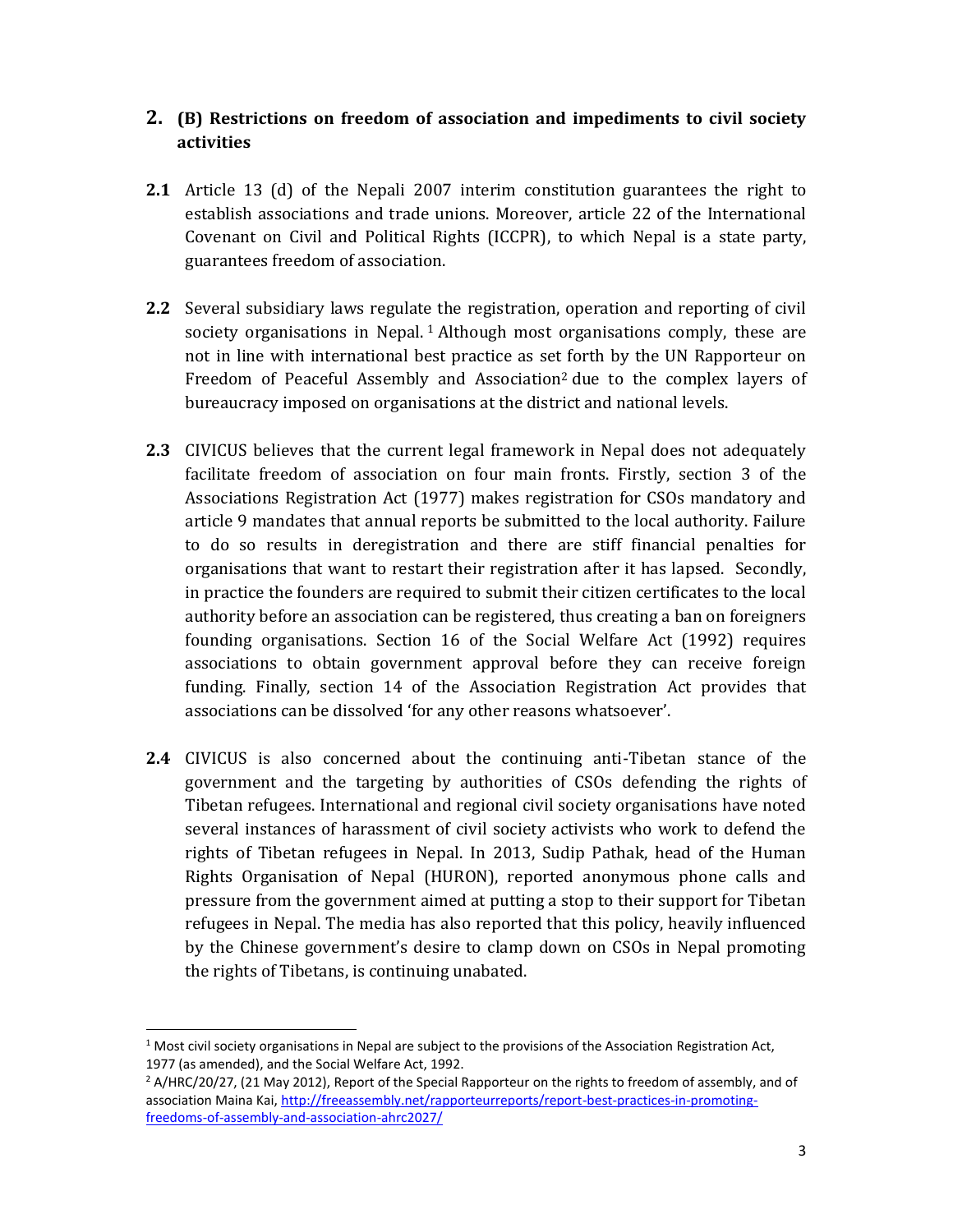**2.5** In 2013, activists promoting Lesbian, Gay, Bisexual, Transgender and Intersex (LGBTI) people were in some cases subjected to arbitrary arrests, harassment and threats. In 2013, UN High Commissioner for Human Rights Navi Pillay wrote to the government to express her concerns. She highlighted "the arrest and degrading treatment of some 50 transgender persons and LGBT activists by the police … [including] verbal abuse, severe beatings and indiscriminate body searches."<sup>3</sup> The media has been used to vilify the leadership of the Blue Diamond Society, an umbrella of LGBTI organisations. As a result of several media reports on alleged corruption at the organisation, their bank account was frozen and the renewal of their registration was halted for nine months until 26 June 2014. This forced the Blue Diamond Society to temporarily close down their operations and suspend the provision of essential services including HIV/AIDS support. 4

# **3. (C) Concerns involving harassment, intimidation and attacks against human rights defenders and civil society activists**

- **3.1** Article 12 of the UN Declaration on Human Rights Defenders (HRDs) mandates states to take necessary measures to ensure protection to HRDs. The ICCPR further guarantees their freedoms of expression, association and assembly. Although INSEC reports a substantial decrease in reported cases of HRD violations 5, it is of concern that HRDs, who are engaged in legitimate activities, continue to face harassment, intimidation, and threats. In particular, HRDs advocating for a more accountable form of transitional justice, LGTBI rights, minority and women's rights have been disproportionately targeted. Although both state and non-state actors have been implicated in these attacks, the government of Nepal has a duty to protect its citizens in all cases. It is troubling therefore that the government has failed hold the perpetrators of attacks on HRDs accountable.
- **3.2** HRDs advocating for accountability for human rights violations committed during the conflict between 1996 and 2006, are particularly susceptible to threats, harassment and arbitrary detention. In the course of January-February 2013 Members of the Accountability Watch Committee (AWC) were threatened in the media for their work on transitional justice. Maoist- affiliated newspapers Lal Rakshak and Krishnasenonline have accused the AWC members of being traitors and "dollar-mongers" and encouraged the readers to take "people action" against them.<sup>6</sup>

<sup>&</sup>lt;sup>3</sup> BuzzFeed (5 April 2013). Nepal, once a Leader on LGBT Rights is Backsliding.

http://www.buzzfeed.com/lesterfeder/nepal-once-a-leader-on-lgbt-rights-is-backsliding#.awKQ0JM39 <sup>4</sup> One Equal World (10 April 2013). LGBT Tensions Rise in Nepal.

http://www.oneequalworld.com/2013/04/10/lgbt-tensions-rise-nepal/

<sup>5</sup> According to INSEC, there were 126 reported cases in 2013, and 76 in 2014. INSEC (2015, 2014), Human Rights Yearbook. http://www.inseconline.org/index.php?type=publications&lang=en&id=1  $6$  Ibid.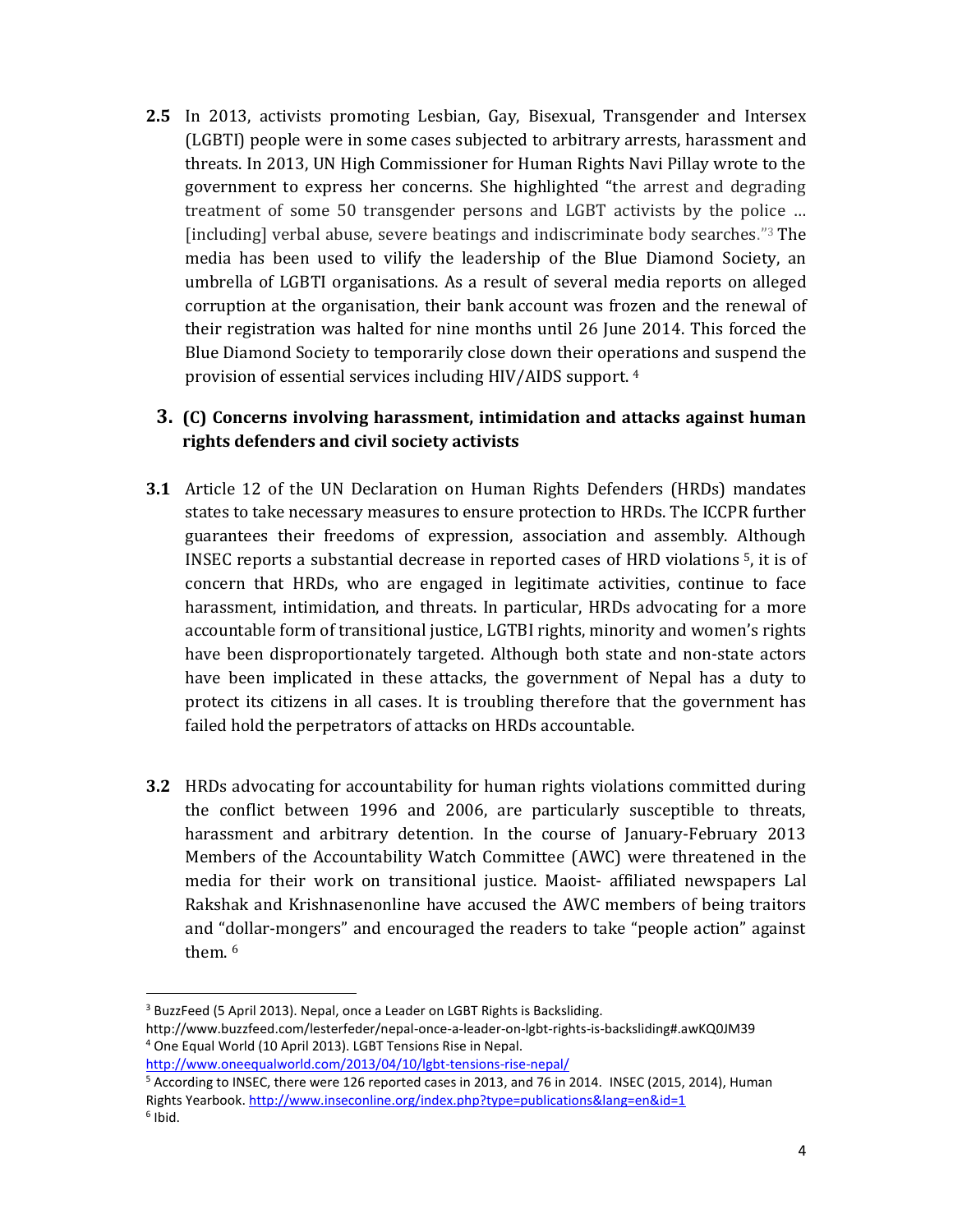**3.3** Human rights defenders investigating violations in the Terai region face threats and harassment from state and non-state actors, while their access to information from police is severely hampered, as illustrated in a recent report by the Terai Human Rights Defenders Alliance (THRD Alliance). <sup>7</sup> On 22 May 2012 a HRD in Janakpur was gagged and punched by three police officers.<sup>8</sup>

# **4. (D) Concerns regarding freedom of expression, independence of the media, restrictions on access to information and intimidation, harassment and attacks on journalists**

- **4.1** Article 12 (3) (a) of the interim constitution protects the freedom of expression in Nepal. Article 19 of the ICCPR further provides that everyone shall have the right to hold opinions, freely express ideas and exchange information. CIVICUS recognises that the ability of citizens to exchange information has improved through the great strides made in the Nepalese media sector over the past two decades. Nepali citizens can today access news from hundreds of private newspapers and radio stations and dozens of television stations. Despite this rapid increase in media diversity, there are several remaining obstacles to the full realisation of the right to freedom of expression.
- **4.2** In 2014, the UN Human Rights Committee expressed its concerns about the 'vague and overbroad' restrictions on freedom of expression imposed by article 12 of the interim constitution.<sup>9</sup> In the same communication, the Committee highlighted a spate of worrying attacks, harassment and reprisals against journalists and human rights defenders.
- **4.3** Frequent harrassment and physical attacks on journalists remain a primary concern.10On November 20th, 2014 news correspondent Narayan Adhikari was attacked by unidentified assailants wielding sharp weapons, resulting in Mr Adhikari's hospitalisation for injuries to his right arm. On 20th January 2015 several journalists including cameraman Shrijana Kuikel and reporter Sharmila Thapa were attacked or had their equipment vandalized by enforcers of a nationwide strike. This follows the attack by protestors on journalist Sushil Bandhu Thapa on January 13th 2015 in Bhaktapur district. On the 12th of January

 <sup>7</sup> Terai Human Rights Defenders Alliance (March 2014). Continuing Extrajudicial Executions in the Terai. http://www.taraihumanrights.org/publication.php?alId=1

<sup>8</sup> Ibid, p.35

<sup>&</sup>lt;sup>9</sup> Concluding observations on the second periodic report of Nepal, CCPR/C/NPL/CO/2, 15 April 2014, http://tbinternet.ohchr.org/\_layouts/treatybodyexternal/Download.aspx?symbolno=CCPR%2fC%2fNPL%2fCO %2f2&Lang=en.<br><sup>10</sup>EKantipur (21 January 2015). Attacks on media condemned.

http://www.ekantipur.com/2015/01/21/capital/attacks-on-media-condemned/400622.html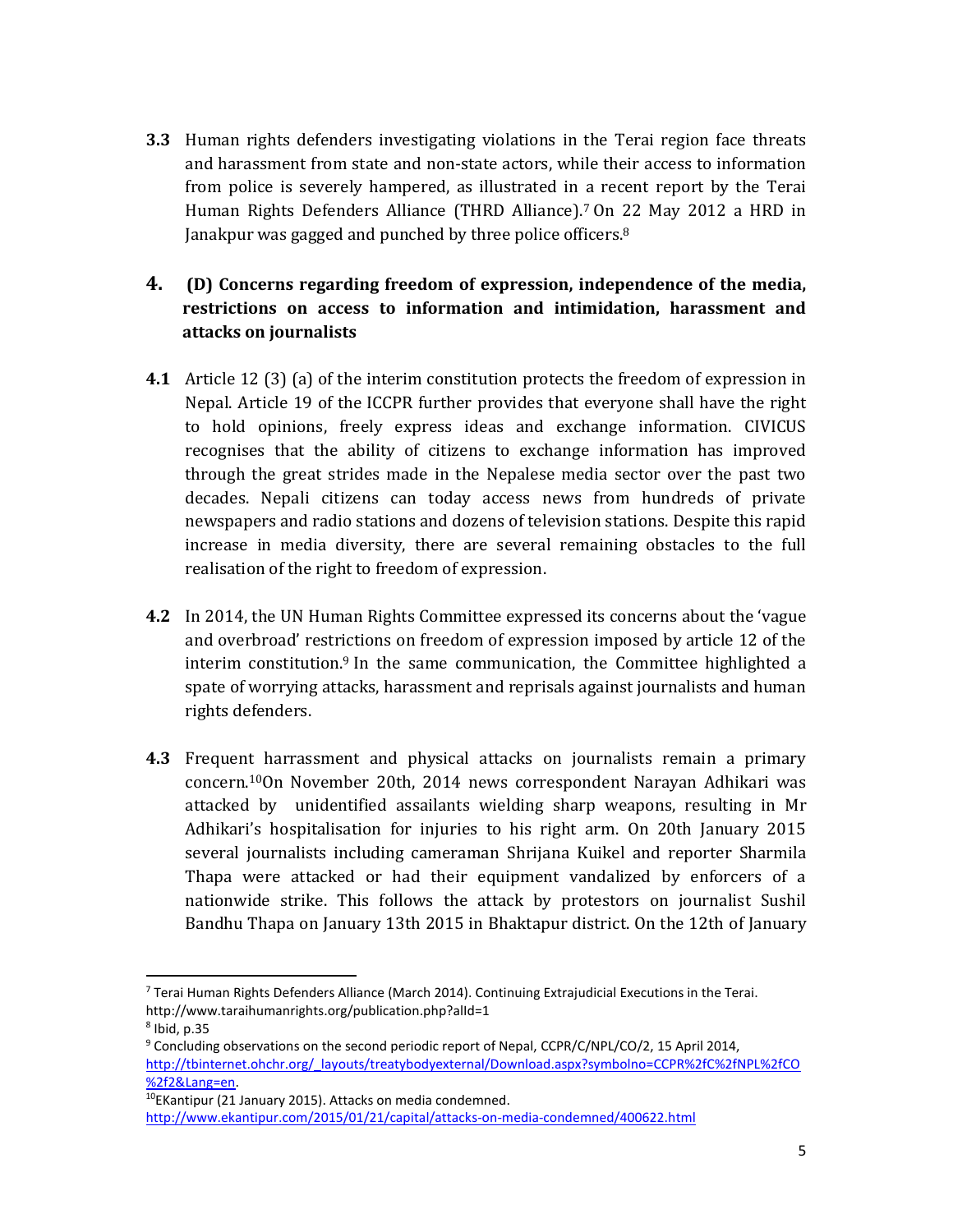2015, Bharat Rakal, a journalist in Myagdi district received facial injuries during an attack at a fair.

- **4.4** Sharing information or critical views over social media is also becoming more dangerous in Nepal. Local rights group Nepal Monitor has documented instances of harassment, threats and violence against citizens and journalists over the past two years. These free speech violations are being perpetrated by government officials, members of the security services, businessmen and individuals. On June 1st 2014 the police arrested a youth who complained on facebook that he had had to pay a bribe to secure the return from police of his motorcycle. He was subsequently kept in custody for 19 days and later transferred to Kathmandu to be charged.11
- **4.5** CIVICUS is also concerned by the introduction in 2014 of a draft contempt of court bill. If made law, this bill – especially sections  $4, 5$  and  $8$  - would place undue restrictions on the media's ability to investigate or publish information on miscarriages of justice. Civic activists and media practitioners alike are concerned that this is a dual attack on press freedom and citizens' right to access information. <sup>12</sup> We welcome the decision of the parliament to send the controversial Bill for discussion among the public.
- **4.6** In an additional threat to free speech, authorities are targeting individuals who share critical views on social media. On June  $1<sup>st</sup>$ , 2014, businessman Abed El Rahman was arrested after posting a comment on Facebook that highlighted an instance of police corruption. Incensed by El Rahman's reference to them, local authorities jailed him for 20 days. CIVICUS believes that these kinds of attacks on individual citizen's civil liberties create a dangerous chilling effect.13
- **4.7** Tibetans living in Nepal are subject to unlawful restrictions on their right to free expression. This clampdown is part of the broader set of rights restrictions imposed upon Tibetans by the Nepalese government in recent years. In practice, Tibetans are now unable to freely share ideas, opinions and information connected with their situation or the political situation in Tibet. Doing so puts Tibetan refugees at risk of imprisonment or 'refoulement' to their place of origin, a practice that violates interational refugee law. Because of restrictions on travel at the border, it is difficult to document actual cases of refoulement. Concerns persist however and a 2012 report from HURON alleges that Tibetan refugees are

 $11$  Nepal Monitor (20 June 2014). Youth who wrote against police on Facebook taken to Capital. https://nepalmonitor.org/index.php/reports/view/3326

<sup>&</sup>lt;sup>12</sup> EKantipur (13 September 2014). Balancing Act. http://www.ekantipur.com/the-kathmandupost/2014/09/13/free-the-words/balancing-act/267424.html

<sup>&</sup>lt;sup>13</sup> The Hindu (25 June 2014). Arrests over Facebook posts cause alarm in Nepal. http://www.thehindu.com/news/international/south-asia/arrests-over-facebook-posts-cause-alarm-innepal/article6148761.ece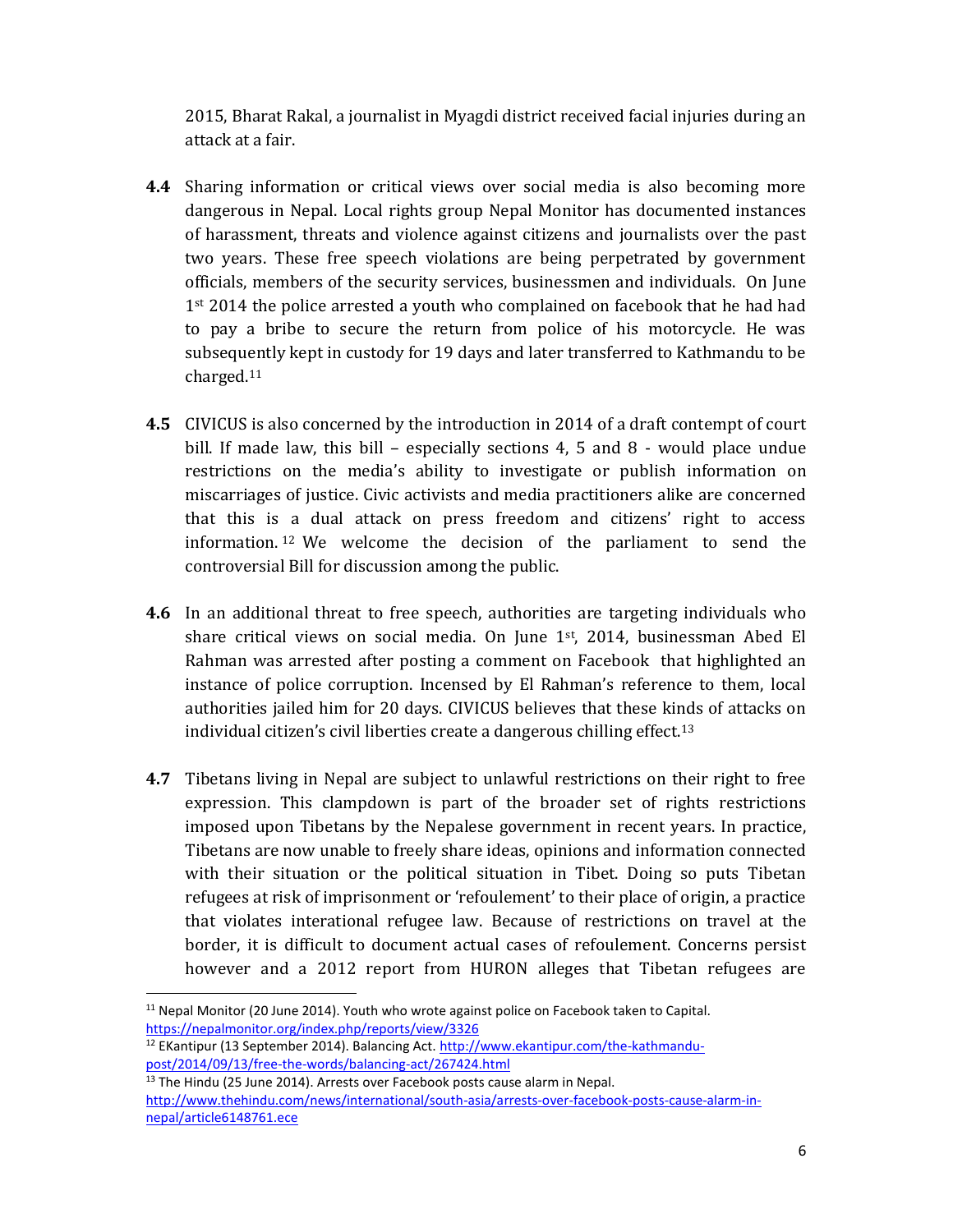sometimes captured, marched to the border and ordered by police to return to China.

### **5 (E) Concerns regarding freedom of peaceful assembly**

- **5.1** Article 21 of the International Covenant on Civil and Political Rights (ICCPR), guarantees the freedom of peaceful assembly. In addition Part 3, section 12 (3) (b) of the 2007 Nepali Interim Constitution proclaims that "every citizen shall have the freedom to assemble and peaceably without arms", de facto limiting the freedom of assembly to Nepali citizens. On several occasions, peaceful demonstrations have been met with excessive force from security forces, while organisations working on Tibetan issues and Tibetan refugees have been denied their right to enjoy their freedom of assembly due to Nepal's 'one-China' policy.
- **5.2** On 13 September 2014, Chandra Kant (C.K.) Raut a Madheshi rights activist was arrested in Morang under the Public Offence Act and charged later with treason and "anti-nation" activities. Although later released on bail after a Special Court verdict, Raut was detained several times in the subsequent months. Having attempted to hold a demonstration, he and 36 other Madheshi activists were arrested on 25 and 26 November, just prior to the South Asian Association for Regional Cooperation (SAARC) summit in Kathmandu. 14
- **5.3** In June 2013, a peaceful sit-in of Kamlari girls in Kathmandu protesting against the Kamaiya traditional system of bonded labour resulted in the injury of six people after the police used batons to disperse the protesters.15 The injuries included head wounds and fractured bones. Additionally 8 female protesters were sexually assaulted by police. 42 protesters were arrested, and released after five hours. On 3 June 2013, a peaceful demonstration in Dang was violently dispersed by police forces, resulting in several injuries. 16
- **5.4** On 8 and 9 April 2013, 14 activists were arrested during the Baluwatar Satyagraha or Occupy Baluwatar protests, a movement that protested daily from 9:00 AM to 11:00 AM at the prime minister's official residence in Kathmandu against the widespread impunity for perpetrators of gender-based violence.<sup>17</sup> They were

<sup>&</sup>lt;sup>14</sup> Nepal News (27 November 2014). C.K. Raut arrested again. http://www.nepalnews.com/index.php/politicsarchive/41568-ck-raut-arrested-again

<sup>&</sup>lt;sup>15</sup> EKantipur (2 June 2013). Six Kamlaris injured in police intervention. http://www.ekantipur.com/2013/06/02/headlines/Six-Kamlaris-injured-in-police-intervention/372634/ <sup>16</sup> Al Jazeera (28 September 2013). Nepal's slave girls.

http://www.aljazeera.com/programmes/101east/2013/09/20139249536331927.html ; The Guardian (14 June 2013). Nepal belatedly takes action on slavery following Srijana Chaudhary tragedy.

<sup>(</sup>http://www.theguardian.com/global-development/2013/jun/14/nepal-action-slavery-srijana-chaudhary  $17$  The Himalaya Times (9 April 2013). 13 Occupy Baluwatar Activists Released after 2 hours Detention. http://www.thehimalayantimes.com/fullNews.php?headline=13+%27Occupy+Baluwatar%27+activists+release

d+after+2hrs+detention&NewsID=372178&a=3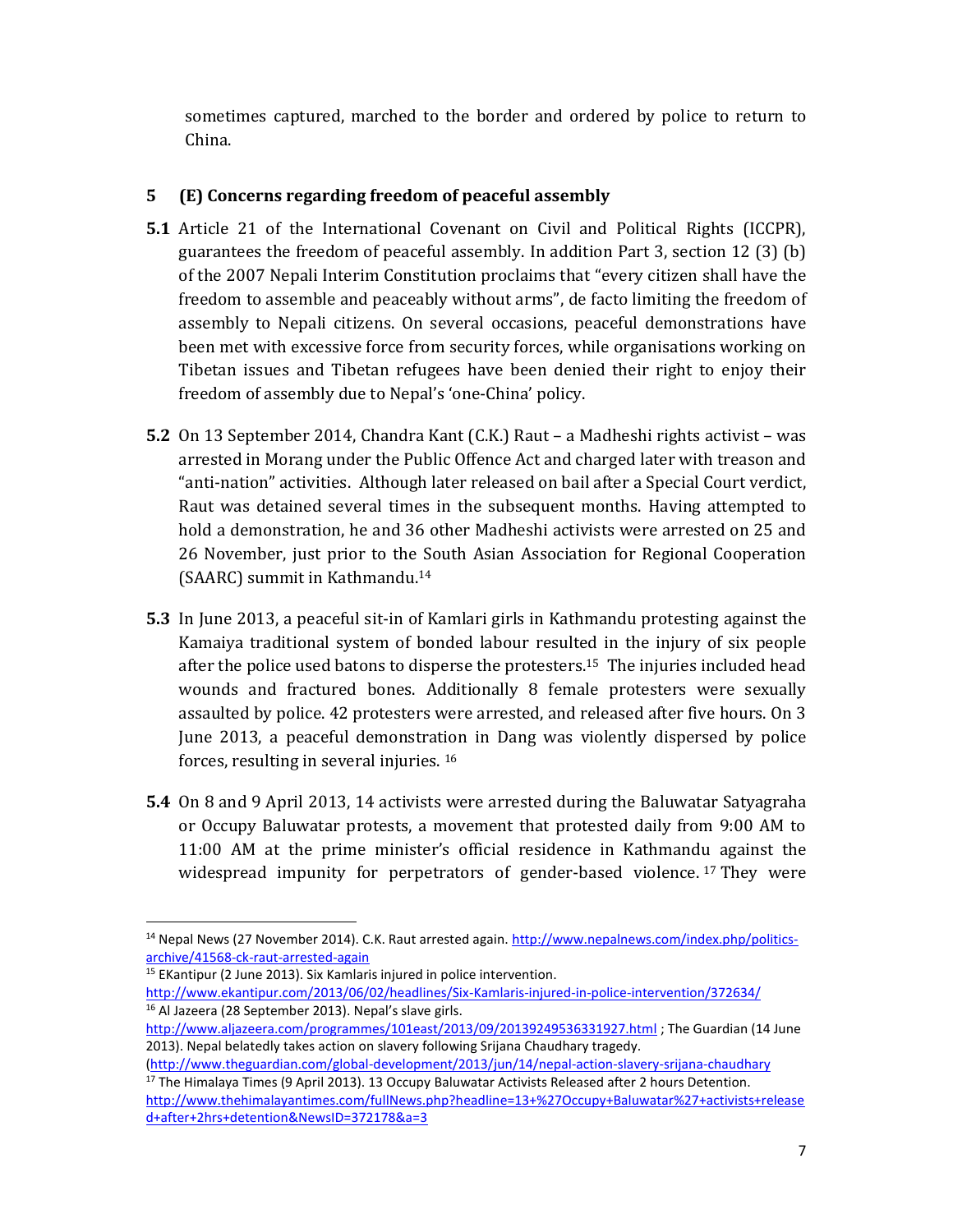released two hours later. Weeks prior to the arrests, on 17 March 2013, police harassed and intimidated protesters.

**5.5** Tibetan refugees are now facing restrictions on their right to assemble peacefully, under influence of the "one-China policy" of the Government of Nepal. The Government of Nepal has used several strategies to prevent Tibetans from protesting such as the deployment of security forces on certain sensitive dates and preventive detention. When demonstrations do occur, protesters are often arrested. On 10 March 2014, 10 Tibetan refugees were arrested for staging a protest in front of the Chinese embassy on the 55th anniversary of uprising of Tibet against China.18 On 5 March 2013, four Tibetan refugees were arrested and charged under the Public Offence Act for participating in a public protest in front of a hospital in Kathmandu where Doman Dukche, a Tibetan monk, had died following an act of self-immolation.

#### **6. (F) Recommendations to the Government of Nepal**

CIVICUS calls on the Government of the Nepal to create an enabling environment for civil society to operate, in accordance with the rights enshrined in the ICCPR and the UN Declaration on Human Rights Defenders. At a minimum, the following conditions should be guaranteed: freedom of association, freedom of expression, the right to operate free from unwarranted state interference, the right to communicate and cooperate, the right to seek and secure funding and the state's duty to protect. In light of this, the following specific recommendations are made:

- The Government of Nepal is urged to respond to the three communications made by the UN Special Rapporteur on the rights to freedom of peaceful assembly and of association between March and June 2013. The government should also take appropriate action to investigate these abuses and bring perpetrators to account. The Special Rapporteur's communications highlight serious instances of harassment of HRDs, obstruction of the freedom of association of an LGBTI organisation and violations of the right to freedom of peaceful assembly.
- The government should do everything in its power to make sure that the new constitution is introduced as soon as possible and that it provides for the protection of fundamental rights in line with Nepal's international obligations.

 $<sup>18</sup>$  Hindustan Times (10 March 2014). Tibet uprising: Nepal arrests 10 activists for anti-China protests.</sup> http://www.hindustantimes.com/world-news/nepal-beefs-security-to-prevent-protests-by-tibetans/article1- 1193203.aspx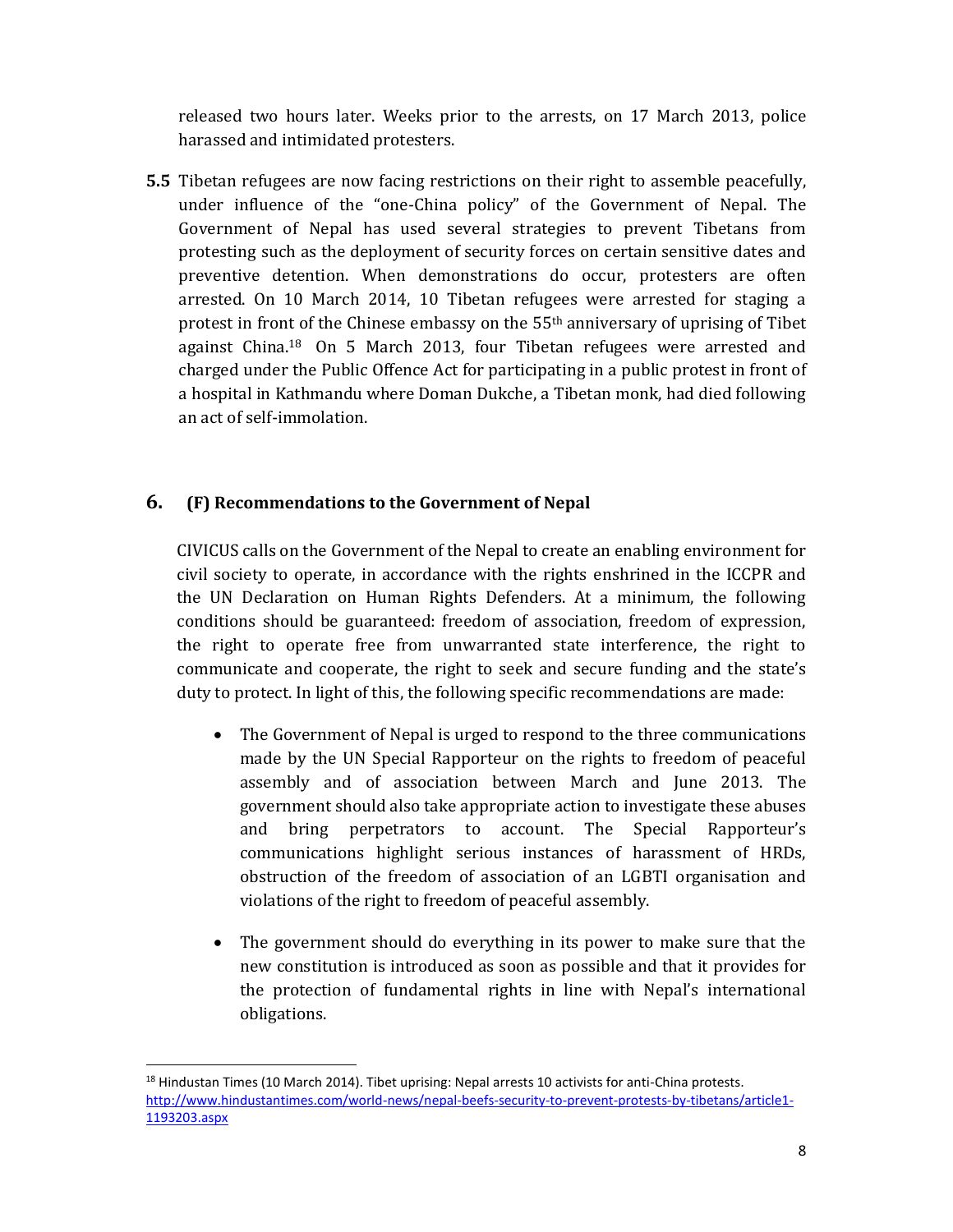• A standing invitation should be extended to the UN Special Procedures, particularly to the Special Rapporteur on Freedom of Expression, the Special Rapporteur on Freedom of Peaceful Assembly and Association and the Special Rapporteur on the Situation of Human Rights Defenders.

#### **6.1 Regarding restrictions on the freedom of association**

- The Government of Nepal is urged to revisit the legal framework governing the civil society sector, with a view to reducing bureaucratic restrictions. This should be done in close consultation with Nepali civil society organisations, which have proposed amendments to the Social Development Act. The government should also refer closely to the recommendations made by the special rapporteur in his report on best practices referred to above.
- The unwarranted targeting of civil society organisations working to promote the interests and defend the rights of Tibetan refugees living in Nepal should cease immediately. The government should revisit its decision not to ratify the 1951 Refugee Convention and in doing so it should uphold the fundamental rights of Tibetan refugees, in addition to civil society activists seeking to assist them.
- CIVICUS welcomes the moves recently made to enshrine stronger protections for the LGBTI community in the forthcoming constitution. We urge the Government of Nepal and the constituent assembly to do everything possible to ensure that LGBTI organisations are allowed to register and operate freely and that they receive the necessary legal protections to guard against intimidation and violence from members of the public.

#### **6.2 Regarding the arbitrary detention and harassment of civil society activists**

- Civil society members and human rights activists should be provided with a safe and secure environment to carry out their legitimate activities. All instances of their violations should be independently investigated.
- The Government of Nepal should investigate and bring to justice perpetrators of violence against human rights defenders